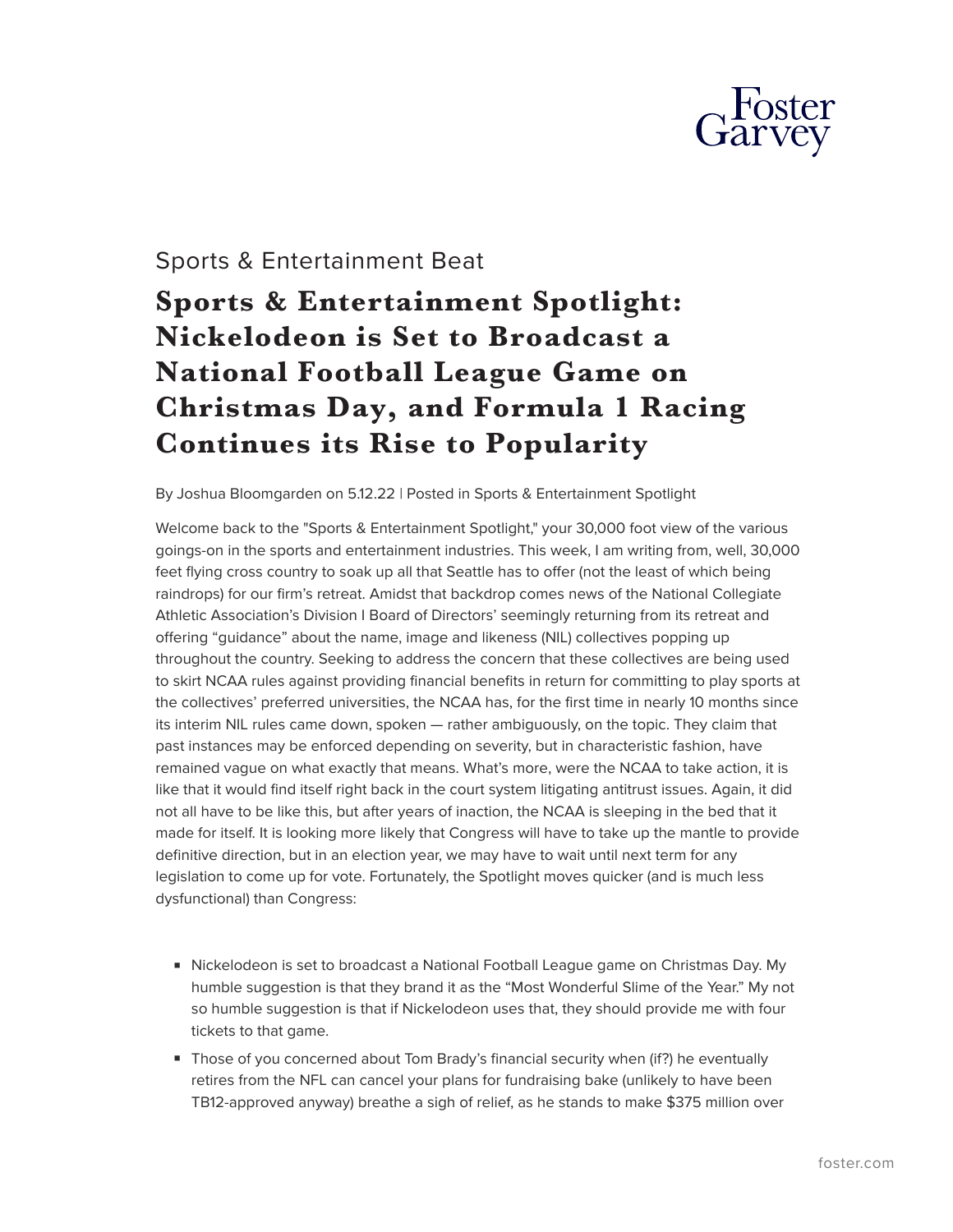

**Sports & Entertainment Spotlight:** Nickelodeon is Set to Broadcast a National Football League Game on Christmas Day, and Formula 1 Racing Continues its Rise to Popularity

10 seasons as Fox Sports' NFL broadcaster. About time that guy caught a break.

■ Formula 1 racing continues its rise to popularity, bringing out celebrities en masse to the Inaugural Miami Grand Prix on par with the number of celebrities in attendance at the Kentucky Derby – though the latter lacked significantly less horsepower than the former.

#### **Endorsement Deals, Sponsorships & Investments**

#### **[New NIL Program Debuts at SDSU](https://client.manzama.com/article/v/26091769995/219977/?usrc=publish&send_id=@@mz_send_id@@&mz_email=@@mz_email_encode@@&mz_rendered_id=451067&mz_feed_id=12501)**

 $\overline{a}$ 

#### *May 9, 2022 via San Diego Business Journal Stories*

If you think you may have seen San Diego State men's soccer captain and defender Kyle Colonna in advertisements for a sports nutrition company or SDSU softball first baseman/ catcher Alexis Otero promoting a line of athletic clothing, you aren't mistaken.

#### **[Congress's help sought on regulating NIL deals](https://client.manzama.com/article/v/26091360980/219977/?usrc=publish&send_id=@@mz_send_id@@&mz_email=@@mz_email_encode@@&mz_rendered_id=451067&mz_feed_id=23720)**

#### *May 8, 2022 via Fort Wayne Journal Gazette*

The latest lobbying efforts on Capitol Hill by college sports leaders come as the NCAA tries to rein in booster organizations funding questionable sponsorship deals for athletes for use of their names, images and likenesses.

#### **[NCAA clarifies compensation rules but is crackdown likely?](https://client.manzama.com/article/v/26092221863/219977/?usrc=publish&send_id=@@mz_send_id@@&mz_email=@@mz_email_encode@@&mz_rendered_id=451067&mz_feed_id=5924)**

#### *May 9, 2022 via Fox News*

Eleven months after the NCAA lifted most of its restrictions against athletes cashing in on their fame, college sports leaders are trying to send a warning to schools and boosters it believes have crossed a line: "there are still rules here and they will be enforced."

#### **[UKG to title sponsor NWSL's Challenge Cup](https://client.manzama.com/article/v/26090522861/219977/?usrc=publish&send_id=@@mz_send_id@@&mz_email=@@mz_email_encode@@&mz_rendered_id=451067&mz_feed_id=137139)**

*May 6, 2022 via Sports Business Journal (subscription may be required)* The NWSL has scored a title sponsorship deal for its annual preseason competition, the Challenge Cup, with HR, payroll, and workforce management solutions company UKG.

## **[Neste's renewable fuels take Coldplay around the world - collaboration helps the band](https://client.manzama.com/article/v/26089919026/219977/?usrc=publish&send_id=@@mz_send_id@@&mz_email=@@mz_email_encode@@&mz_rendered_id=451067&mz_feed_id=130402) [towards 50 percent reduction in its world tour related carbon emissions](https://client.manzama.com/article/v/26089919026/219977/?usrc=publish&send_id=@@mz_send_id@@&mz_email=@@mz_email_encode@@&mz_rendered_id=451067&mz_feed_id=130402)**

#### *May 5, 2022 via WILX-TV*

Coldplay is partnering up with Neste to take steps towards the band's target of reducing CO2 emissions from the Music Of The Spheres World Tour by 50 percent.

**[SEC, Pac-12 leaders to push for NIL law in DC](https://client.manzama.com/article/v/26089883481/219977/?usrc=publish&send_id=@@mz_send_id@@&mz_email=@@mz_email_encode@@&mz_rendered_id=451067&mz_feed_id=5924)** *May 5, 2022 via Fox News - Latest News*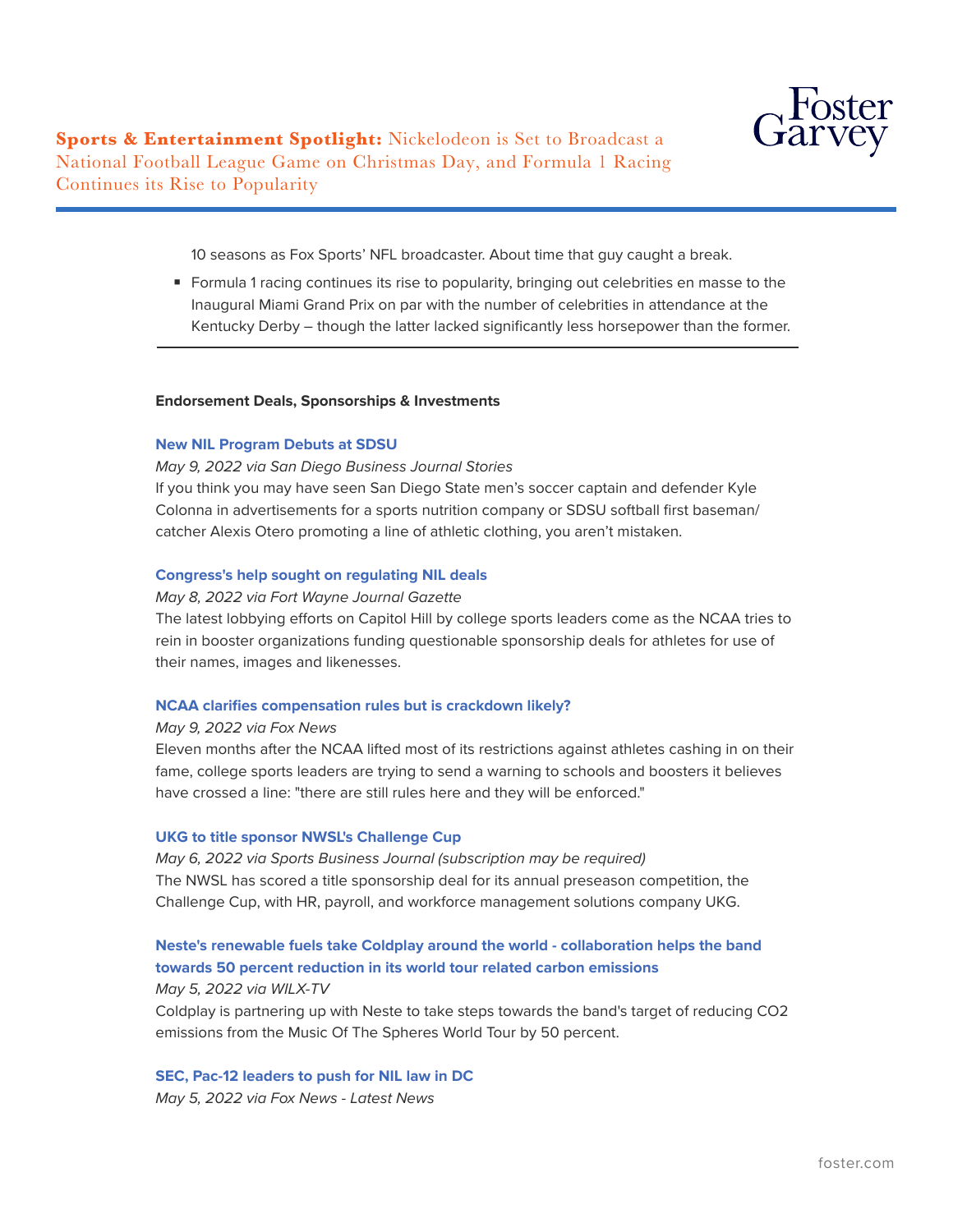

**Sports & Entertainment Spotlight:** Nickelodeon is Set to Broadcast a National Football League Game on Christmas Day, and Formula 1 Racing Continues its Rise to Popularity

> The commissioners of the Southeastern Conference and Pac-12 have met with lawmakers in Washington to lobby for federal legislation to regulate name, image and likeness compensation to athletes.

#### **Sports**

 $\overline{a}$ 

#### **[NBA teams hike ticket prices as attendance drops, internal data shows](https://client.manzama.com/article/v/26092811826/219977/?usrc=publish&send_id=@@mz_send_id@@&mz_email=@@mz_email_encode@@&mz_rendered_id=451067&mz_feed_id=12655)**

*May 10, 2022 via New York Post*

NBA owners are raking in more cash than before the pandemic by charging higher ticket prices — despite lower TV ratings and increasingly empty seats at arenas, according to internal NBA data exclusively obtained by "The Post."

#### **[NCAA issues 'reasonable' NIL booster guidelines](https://client.manzama.com/article/v/26092264519/219977/?usrc=publish&send_id=@@mz_send_id@@&mz_email=@@mz_email_encode@@&mz_rendered_id=451067&mz_feed_id=79473)**

*May 10, 2022 via Los Angeles (LA) Daily News*

Eleven months after the NCAA lifted most of its restrictions against athletes cashing in on their fame, college sports leaders are trying to send a warning to schools and boosters it believes have crossed a line.

#### **[Miami Grand Prix Signifies Formula 1's Popularity, Acceptance In U.S.](https://client.manzama.com/article/v/26090549810/219977/?usrc=publish&send_id=@@mz_send_id@@&mz_email=@@mz_email_encode@@&mz_rendered_id=451067&mz_feed_id=24639)**

*May 6, 2022 via Forbes - Business (subscription may be required)* When the Miami Grand Prix gets underway this weekend, the inaugural Formula One race in the city heralded by many as "Formula One's Super Bowl" not only signifies the international motorsport organization's growth and acceptance in the United States, it also represents the start of what's to come.

#### **[As leaders lobby, NCAA searches for ways to rein in boosters](https://client.manzama.com/article/v/26090385549/219977/?usrc=publish&send_id=@@mz_send_id@@&mz_email=@@mz_email_encode@@&mz_rendered_id=451067&mz_feed_id=9082)**

*May 6, 2022 via Honolulu Star Advisor*

The latest lobbying efforts on Capitol Hill by college sports leaders come as the NCAA tries to rein in booster organizations funding questionable sponsorship deals for athletes for use of their names, images and likenesses.

**Music Biz**

 $\overline{a}$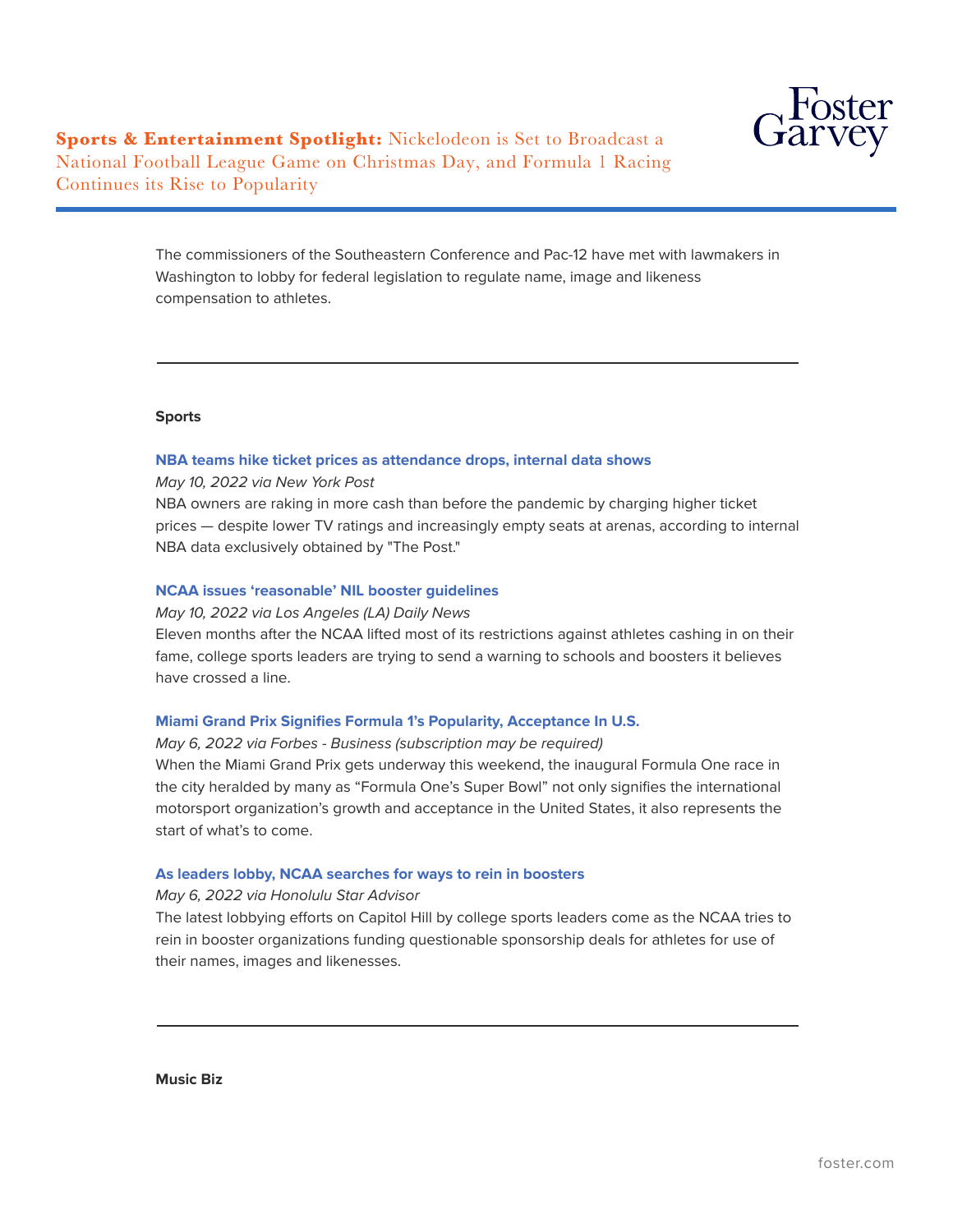

#### **[Pink Floyd reportedly looking to sell its music catalog](https://client.manzama.com/article/v/26092507990/219977/?usrc=publish&send_id=@@mz_send_id@@&mz_email=@@mz_email_encode@@&mz_rendered_id=451067&mz_feed_id=127761)**

*May 10, 2022 via New York Post* Pink Floyd is weighing the sale of its recorded music catalog that includes legendary hits like "Comfortably Numb" and "Another Brick in the Wall," according to a report.

## **[In Win for Songwriters, Copyright Royalty Board Set to Approve 32 Percent Increase on](https://client.manzama.com/article/v/26090226289/219977/?usrc=publish&send_id=@@mz_send_id@@&mz_email=@@mz_email_encode@@&mz_rendered_id=451067&mz_feed_id=127523) [Music Mechanical Royalties](https://client.manzama.com/article/v/26090226289/219977/?usrc=publish&send_id=@@mz_send_id@@&mz_email=@@mz_email_encode@@&mz_rendered_id=451067&mz_feed_id=127523)**

#### *May 5, 2022 via Register Citizen*

As often goes in Washington, sometimes the best solution is to meet in the middle. That appears to be the takeaway from today's motion by the Copyright Royalty Board to increase mechanical royalties by 32 percent immediately.

## **[SoundExchange and Veva Sound Announce Data Partnership to Increase Accuracy and](https://client.manzama.com/article/v/26089930803/219977/?usrc=publish&send_id=@@mz_send_id@@&mz_email=@@mz_email_encode@@&mz_rendered_id=451067&mz_feed_id=130402) [Efficiency of Royalty Payments for Creators](https://client.manzama.com/article/v/26089930803/219977/?usrc=publish&send_id=@@mz_send_id@@&mz_email=@@mz_email_encode@@&mz_rendered_id=451067&mz_feed_id=130402)**

#### *May 5, 2022 via WILX-TV*

SoundExchange, the premier music tech organization powering the future of music, and VEVA Sound announced a partnership to increase the accuracy of royalty payments for creators.

#### **[Dua Lipa Levitating Towards a Lawsuit](https://news.google.com/articles/CBMiW2h0dHBzOi8vd3d3Lmxhdy5jb20vaW50ZXJuYXRpb25hbC1lZGl0aW9uLzIwMjIvMDUvMDUvZHVhLWxpcGEtbGV2aXRhdGluZy10b3dhcmRzLWEtbGF3c3VpdC_SAQA?hl=en-US&gl=US&ceid=US%3Aen)**

*May 5, 2022 via Law.com International*

Following Ed Sheeran's recent High Court victory, Dua Lipa is the latest pop singer to face claims for copyright infringement.

#### **Film & TV**

 $\overline{a}$ 

## **[Rangers, Islanders, Devils among NHL teams to see local TV ratings dip in return to full](https://client.manzama.com/article/v/26093106490/219977/?usrc=publish&send_id=@@mz_send_id@@&mz_email=@@mz_email_encode@@&mz_rendered_id=451067&mz_feed_id=8656) [season](https://client.manzama.com/article/v/26093106490/219977/?usrc=publish&send_id=@@mz_send_id@@&mz_email=@@mz_email_encode@@&mz_rendered_id=451067&mz_feed_id=8656)**

#### *May 11, 2022 via Biz Journal*

The NHL's local TV story took a hit this season, as regular-season games on U.S. regional sports networks posted a 23 percent ratings drop compared to last year's shortened season, according to Nielsen data analyzed by Sports Business Journal.

#### **[Google joins Amazon in mulling a bid for broadcast rights of IPL: Report](https://client.manzama.com/article/v/26093084291/219977/?usrc=publish&send_id=@@mz_send_id@@&mz_email=@@mz_email_encode@@&mz_rendered_id=451067&mz_feed_id=13611)**

#### *May 11, 2022 via Business Standard Key Stories*

Alphabet Inc., owner of the ubiquitous search engine Google, has flagged an interest in bidding for the broadcast rights of the Indian Premier League, or IPL, joining the ranks of half a dozen media giants vying for the coveted asset in cricket-crazy India.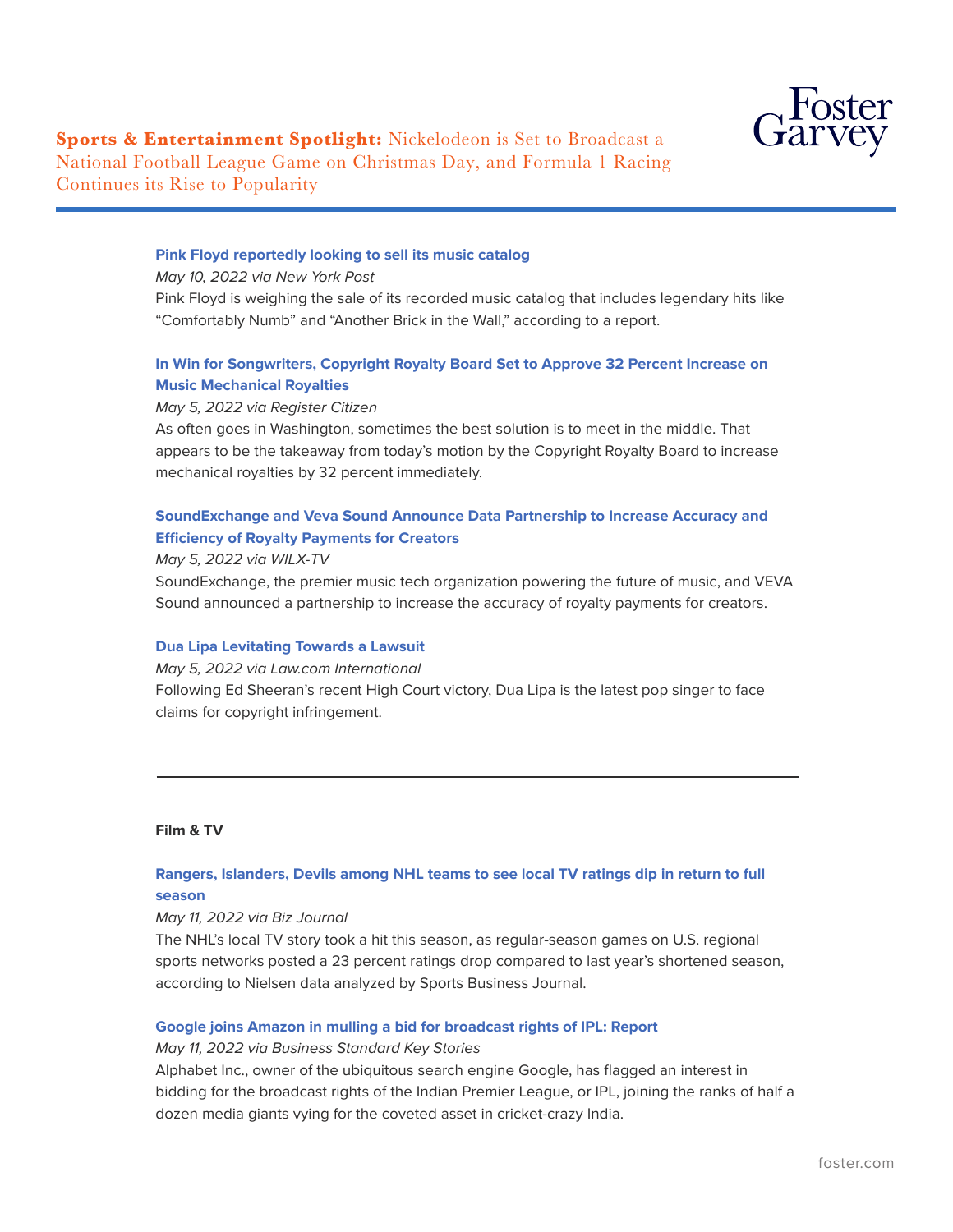

## **[Channel 4 Strikes YouTube Deal; Sky Arts Series; Post-Production Launch; WBD Spain](https://client.manzama.com/article/v/26092999951/219977/?usrc=publish&send_id=@@mz_send_id@@&mz_email=@@mz_email_encode@@&mz_rendered_id=451067&mz_feed_id=54267) [Series; Indielab — Global Briefs](https://client.manzama.com/article/v/26092999951/219977/?usrc=publish&send_id=@@mz_send_id@@&mz_email=@@mz_email_encode@@&mz_rendered_id=451067&mz_feed_id=54267)**

#### *May 11, 2022 via Deadline — Hollywood Breaking News*

British broadcaster Channel 4 has signed a deal with YouTube to put 1,000 hours of programming on the Google-owned streaming platform. The agreement expands on an existing partnership between the companies and will allow Channel 4 to sell its own advertising around the show.

#### **[Adam Sandler Discovers an NBA Prospect in Hustle's Trailer](https://client.manzama.com/article/v/26092843350/219977/?usrc=publish&send_id=@@mz_send_id@@&mz_email=@@mz_email_encode@@&mz_rendered_id=451067&mz_feed_id=12869)**

#### *May 10, 2022 via Digital Trends News*

There are a lot of Adam Sandler comedies on Netflix — perhaps too many. That's because Sandler signed a development deal with Netflix long before many of his fellow stars did.

#### **[RFL and Super League's new strategic partner IMG and its early goals](https://client.manzama.com/article/v/26092475031/219977/?usrc=publish&send_id=@@mz_send_id@@&mz_email=@@mz_email_encode@@&mz_rendered_id=451067&mz_feed_id=34651)**

*May 10, 2022 via St. Helens Star* The Rugby Football League (RFL) and Super League Europe have announced a 12-year strategic partnership with IMG, a global leader in sports, events, media and fashion owned by Endeavor, to reimagine Rugby League and its competitions in the UK.

#### **[The Third Most Watched Sports Franchise in the World Is Planning a Women's League](https://client.manzama.com/article/v/26091708307/219977/?usrc=publish&send_id=@@mz_send_id@@&mz_email=@@mz_email_encode@@&mz_rendered_id=451067&mz_feed_id=6213)**

#### *May 9, 2022 via TIME Headlines*

Indian Premier League, called the Super Bowl of cricket, is gearing up to roll out a women-only version of the game as organizers chalk out ways to make the third most-watched sporting event bigger, more profitable and diverse.

## **[F1 CEO sees 'great opportunity' in TV rights talks with ESPN deal due to expire](https://client.manzama.com/article/v/26090267649/219977/?usrc=publish&send_id=@@mz_send_id@@&mz_email=@@mz_email_encode@@&mz_rendered_id=451067&mz_feed_id=68883)**

#### *May 5, 2022 via CNBC*

Formula 1 is riding a wave of popularity in the U.S., and its CEO is shopping around its success with potential media partners for a more lucrative U.S. media deal.

#### **[IPL Media Rights: Sky Sports UK, SA's Supersport May Bid for Global Rights](https://client.manzama.com/article/v/26089979289/219977/?usrc=publish&send_id=@@mz_send_id@@&mz_email=@@mz_email_encode@@&mz_rendered_id=451067&mz_feed_id=77073)**

#### *May 5, 2022 via Business Standard*

The IPL media rights for the next five-year cycle, which might fetch the BCCI over Rs 50,000 crore, has also attracted interest from international broadcasters like Sky Sports U.K. and South Africa's Supersport, who have reportedly picked up bid documents.

#### **[ESPN+, OU reach multiyear SoonerVision deal](https://client.manzama.com/article/v/26089895959/219977/?usrc=publish&send_id=@@mz_send_id@@&mz_email=@@mz_email_encode@@&mz_rendered_id=451067&mz_feed_id=137139)**

*May 5, 2022 via Sports Business Journal (subscription may be required)* ESPN+ and Oklahoma have agreed to the most expansive media-rights deal for an individual athletic program on the streaming service.